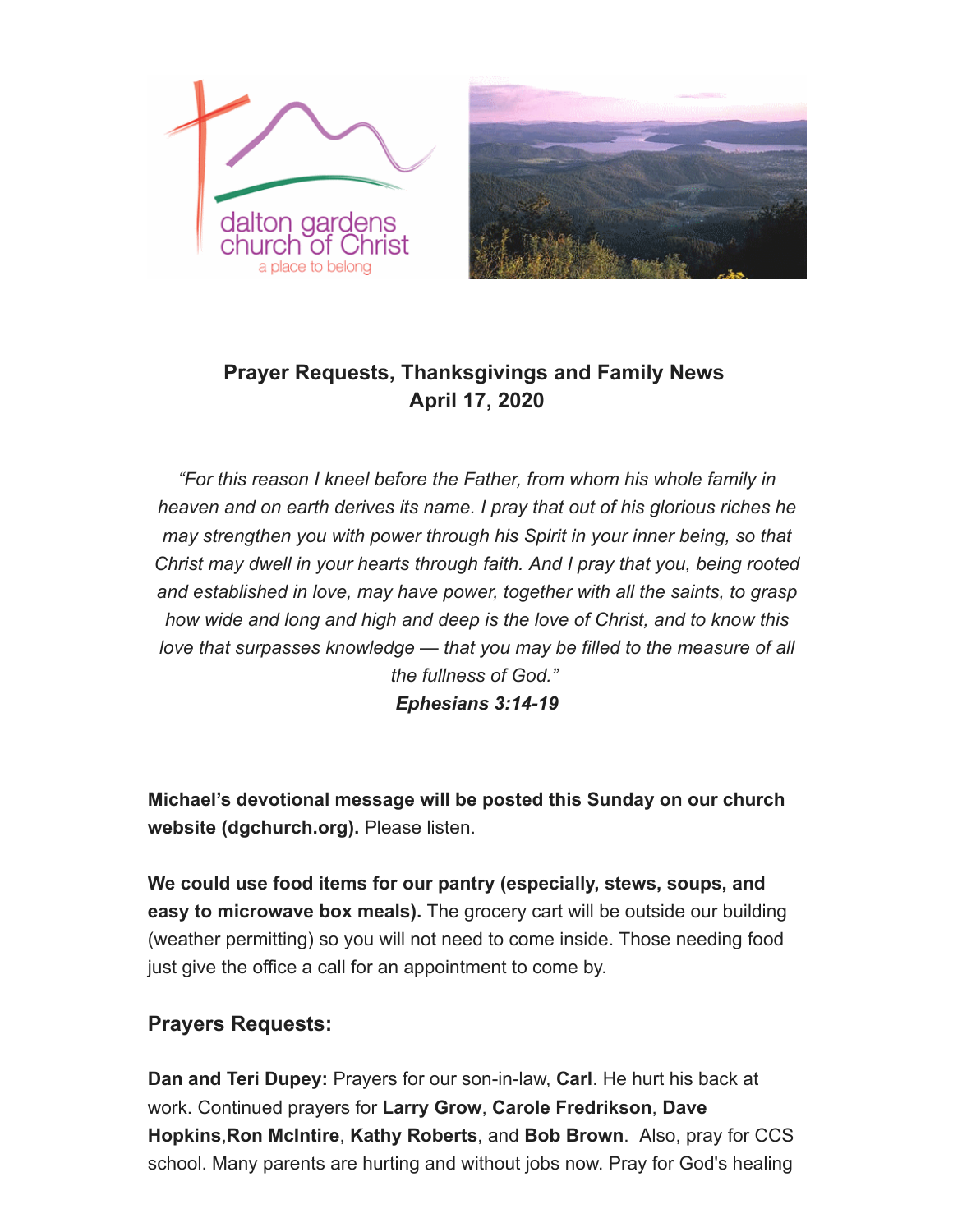on an isolated nation that we can come back together soon.

**Church Office: Jon O'Neal** is home from the hospital. Please continue to pray for his health.

**Shelia Bucher:** Pray for all the schoolchildren who are struggling with working from home. They are missing their friends and teachers. Also, prayers for the mama's who are now full time teachers!

**Katrina Swaim:** Please continue to pray for **Amber & Daniel Lufiyele** as they look for work. Pray for our brothers and sisters who are essential workers in healthcare, food services, and other fields. Pray that they will stay healthy and know how much we appreciate them.

**Tracy Mitchell:** Please pray for our family to get back together. Pray for**Shantel**, **Misty**, **Tracy**, and our kids.

**Church Office: Pat Riggs** has started palliative care with Hospice. Please keep **Pat** and her daughter, **Debbie Yanzick** in your prayers. She will not be able to have visitors.

**Garden of Prayer:** Please continue to pray for **Pam Knapton**. She is home from the hospital but still needs prayers for healing. Pray my medical insurance will approve laser back surgery. Thank you for this beautiful garden.

### **Thanksgivings and Blessings:**

**Katrina Swaim:** Praise God for His blessings throughout this time of trial—time with our loved ones, the chance to slow down for reflection and prayer, the relationships we share in the body of Christ, and the opportunities we've been given to serve others in the midst of this crisis.

**Marsha Becker:** Thank you to the So in Love group who rallied anybody with a sewing machine, fabric, and/ or scissors, to make masks for the congregation. Your time and love are appreciated!

**Wanda Wilson:** Thank you to everyone for the prayers, calls, and cards with the loss of my daughter. Please continue to pray for our family. Also, prayers are appreciated for my health. I am slowly improving.

**Wayne & Debbie Frisbie**: We are so blessed to have such a loving church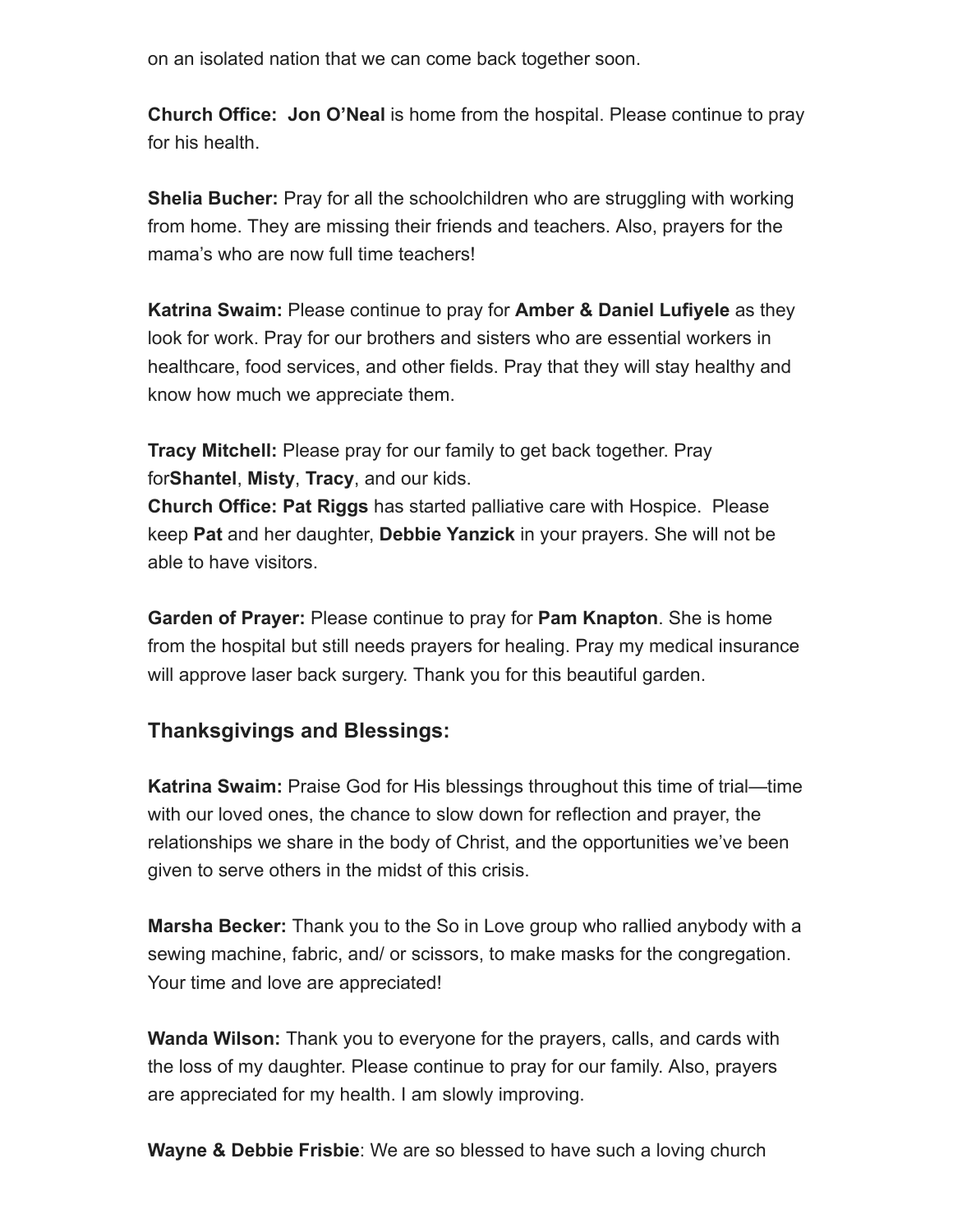family and we are so thankful for all the prayers, calls and cards that have encouraged us through the last couple weeks, we love you all and pray that you are well. I would ask that we all continue to pray for one another as we continue through this trying time and to lift up all those in need as there are so many. Keep a kind and loving heart for those around and be mindful that everyone is dealing with something in these trying times.

**Betty VanVoorst:** What a caring, loving church family we have! I so appreciate all the cards, and calls for my birthday. The day was more than special because of all of you! Thank you.

**Shelia Bucher:** Our house is almost complete. We have two more weeks to go. Our family is feeling blessed. The insurance company has been taking such good care of us.

**Carrie Forbush:** My new grandbaby, **Levi** was born Tuesday night, April 14. Prayers for **Tucker**, **Dani** and family.

**We continue to encourage our congregational members to write notes they would like to share with others. Here are some examples that have come to the church office to date.**

#### **Simple Reflections – Dan Dupey**

I remember when you could hug your family and grandchildren with joy & admiration, but even with mandates everywhere, we can still simply visit through FaceTime, zoom and at a distance from across the street.

I remember when you could walk into a store without gloves or masks and leisurely shop for your needs, but it is, at least somewhat exciting seeing groceries delivered to your door. (A new experience!)

I remember when store shelves were full of hydrogen peroxide (now recommended as a throat and nasal spray), hand sanitizer, and toilet paper. Now will we ever run out, with neighbors cautiously helping neighbors in need?

Not long ago, I remember when gas was \$2.58 per gallon. Is anyone driving? And, consequently, a bit of good news, seeing the current rate drop to \$1.68 per gallon.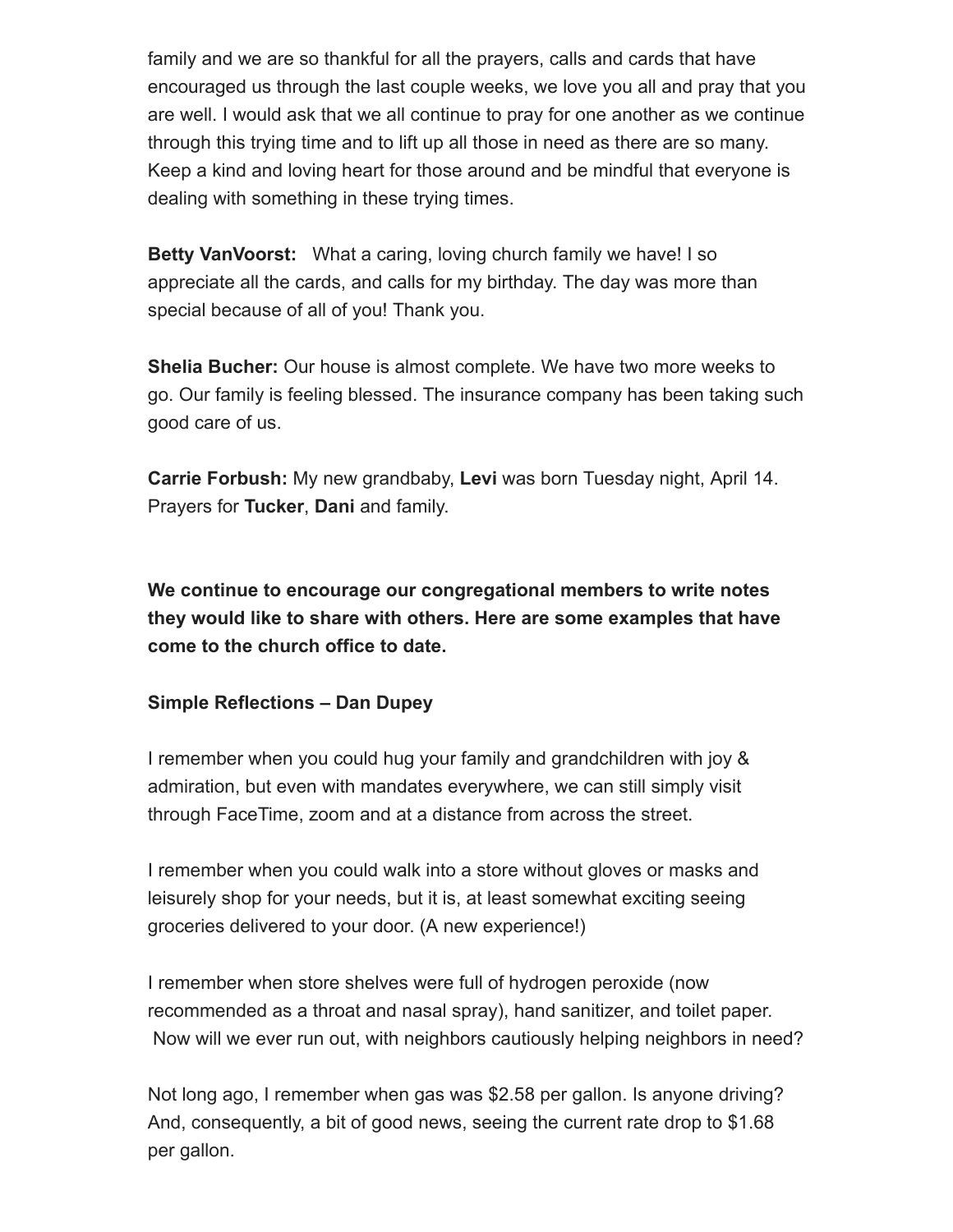I remember when spring was March Madness and hopes, again, for a ZAGS championship. Because of isolation, we might have time for a few recorded highlights!

Spring was baseball, hearing a hard ball hit wooden bats and leather gloves, not empty fields, with no one in sight, except killdeer, flickers, and crows. But, good baseball memories can be shared and experienced especially on those neighborhood walks. We just need to keep our distance.

I remember when spring meant resuming my title as "Auction Coordinator and Donation Director". Those activities have screeched to a sudden halt. Spring meant S.A.T. tests and recess outside in the sun. But, now we see more individualized tutoring, parents and teachers working together, zoom meetings, and encouraging phone calls.

Spring meant remembering our Savior in a cool morning Prayer Garden with Michael's message and Georgette controlling the smoke. A special breakfast before a Christ-focused day. The mandates have kept us all home, but gave us the opportunity to hear encouraging words from Michael, Scott, Andy, and David.

But God's omnipotent presence is still with us. In fact, He brings the sunshine, the smile, the endorphins that flow, lifting our mood, as we walk with Him, and PRAY to Him. His hand still heals, His power still controls, His Hope is still there and our faith is still alive.

He is before ALL things, and in Him all things HOLD together! Col 1:17

## *Make Your Own Communion Bread By Bonnie Boulton*

2 tablespoons flour 1½ teaspoons **cold** water 1½ teaspoons oil Mix oil and water together and pour into flour. Roll out rounds. Sprinkle with a bit of salt if desired. Bake at 375° 5-10 minutes